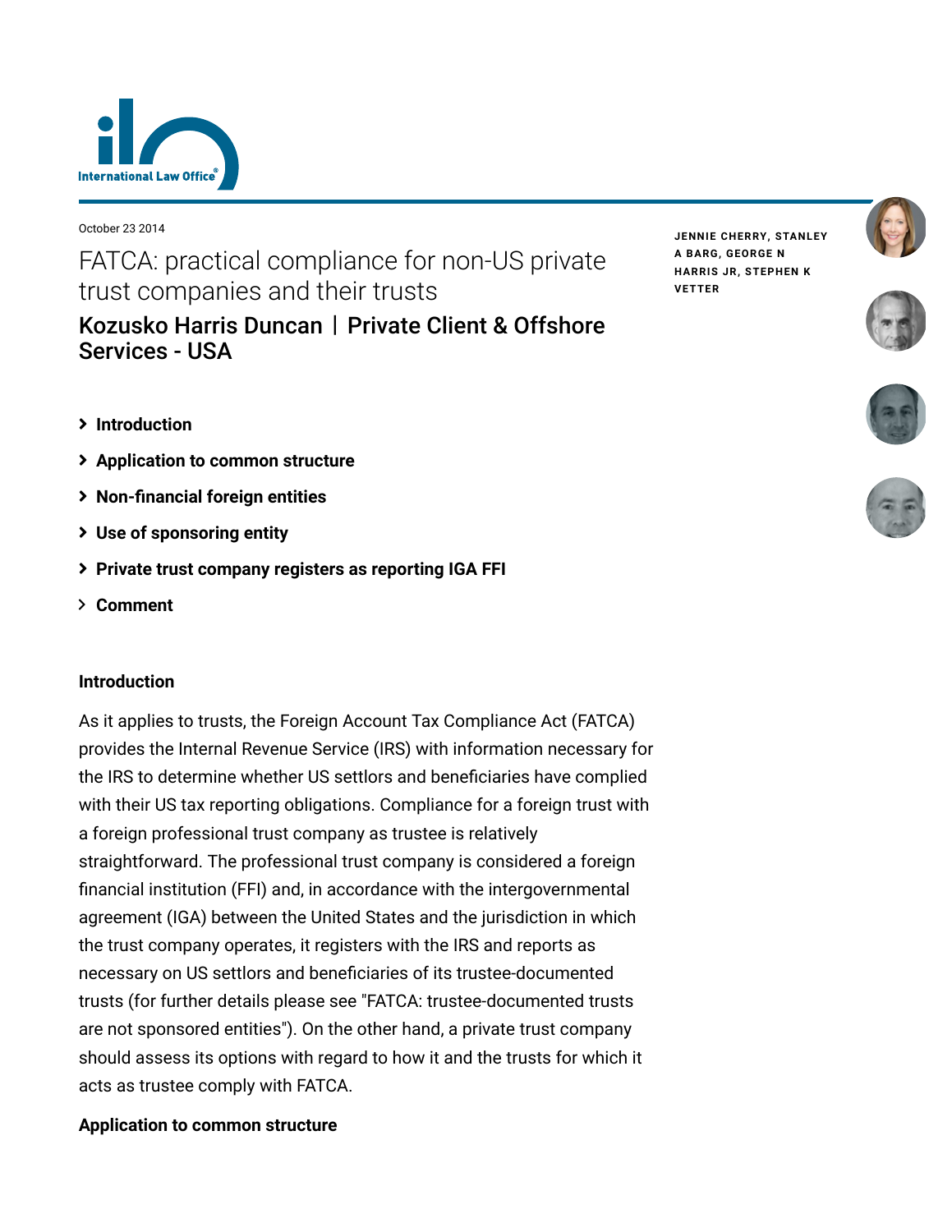A common foreign trust structure starts with a professional trust company in, for example, the British Virgin Islands (which has entered into a Model 1 IGA) acting as trustee of a purpose trust that holds the shares of a private trust company, also established in the British Virgin Islands for this example. That private trust company acts as trustee for one or more BVI trusts set up for the benefit of a particular family. Assume that the settlor of each trust is a non-US individual and the purpose trust is a trusteedocumented trust, and thus a non-reporting IGA FFI, because its trustee is a reporting Model 1 IGA FFI. Also assume that the professional trust company has registered separately with the IRS to act as a sponsoring entity.

#### <span id="page-1-0"></span>**Non-financial foreign entities**

Every non-US entity is either an FFI or a non-financial foreign entity (NFFE). There is much debate over these classifications in the case of trusts. Suppose the private trust company in the above example has only individual family members and trusted advisers acting as directors (and those individuals are all non-US persons). Suppose further that the directors wish to open an investment account with a financial institution in a Model 1 IGA jurisdiction to hold all of the assets of the trust for which it serves as trustee. The directors of the private trust company will make all of the investment decisions. Taking the position under the BVI IGA that neither the private trust company nor the trust is an 'investment entity', the directors decide that both are classified as NFFEs.

In order to open the account, the financial institution will request the trustee to provide a certificate of status for the purposes of US tax withholding and reporting: for a grantor trust, IRS Form W-8IMY and for a non-grantor trust, IRS Form W-8BEN-E (for further information on the grantor trust rules, please see the [Overview](http://www.internationallawoffice.com/newsletters/Detail.aspx?g=3e3065f9-d326-4948-bf41-fefba0d936b9)). On both forms the trustee must indicate the trust's Chapter 3 withholding status (eg, a complex trust on Form W-8BEN-E or a non-withholding foreign grantor trust on Form W-8IMY) and its Chapter 4 FATCA status.

Assume that the trustee indicates on the appropriate Form W-8 that the trust's Chapter 4 FATCA status is passive NFFE. The trustee must then further certify on the form that the trust has no substantial US owners or provide the name, address and tax identification number of each substantial US owner. In addition, pursuant to the due diligence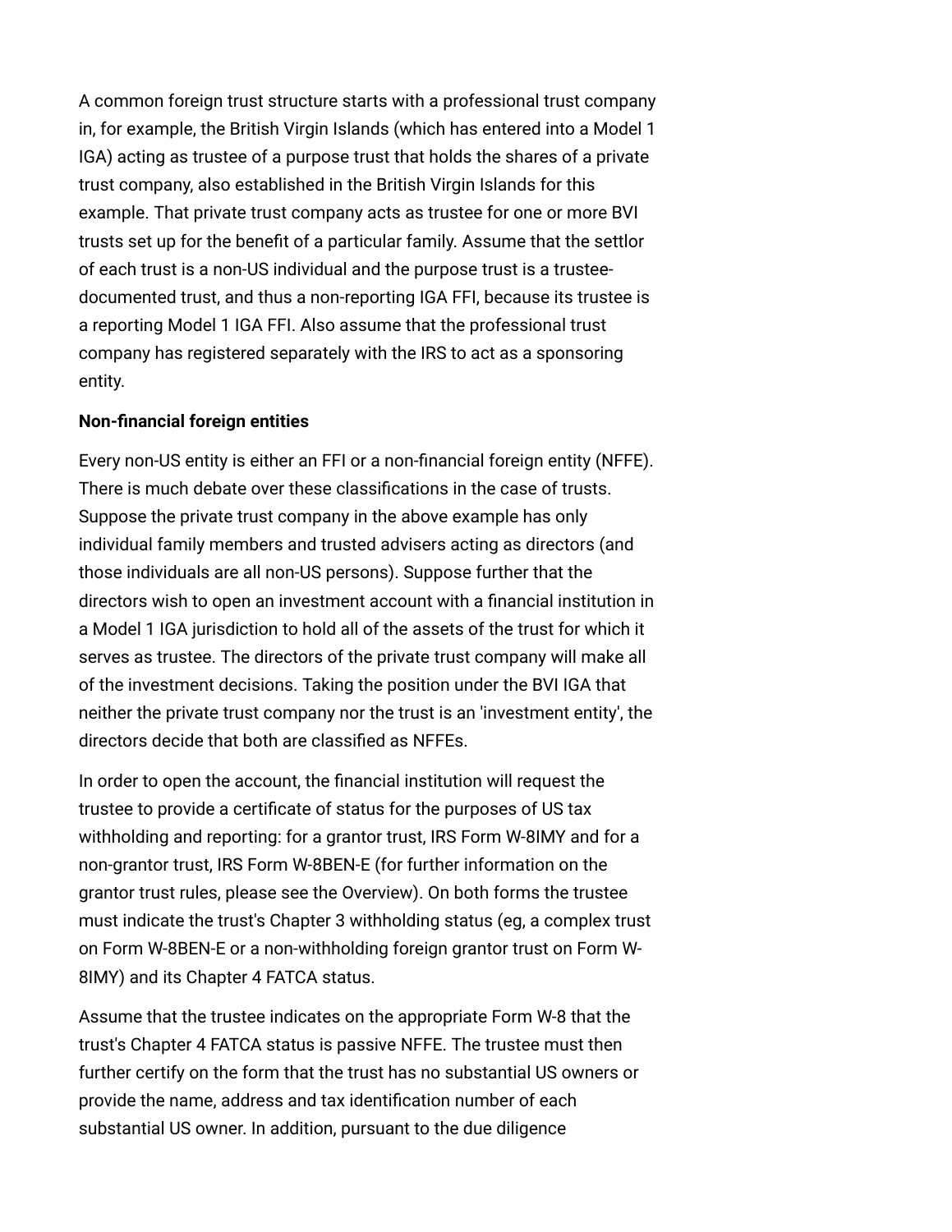requirements of Annex I to the Model 1 IGA, the requesting financial institution must identify the controlling persons of the trust using antimoney laundering and 'know your customer' procedures and must determine whether any of those persons is a US citizen or resident. Controlling persons in the case of a trust means the settlor, the trustee, the protector (if any), the beneficiaries or class of beneficiaries and any other natural person exercising ultimate effective control over the trust.

The result of a NFFE classification for the trust and its trustee means that additional documentation and information must be provided to the requesting financial institution on US and non-US persons. It also means that the financial institution now handles the reporting if it determines the account to be a US reportable account. The private trust company has lost the ability to oversee the reporting of information relevant to US family members.

### <span id="page-2-0"></span>**Use of sponsoring entity**

Suppose, instead, that the directors decide the trust company and the family trusts for which it acts as trustee are investment entities, and therefore FFIs. Where the private trust company receives remuneration from the family trusts and all the investments of the trusts are managed by a professional portfolio manager, this is a straightforward classification. The directors can comply with the terms of the IGA by arranging for the professional trust company that acts as trustee of the purpose trust to act as sponsoring entity for the private trust company and the trusts. This can be a comfortable fit, especially when the professional trust company knows and has a good working relationship with the family.

With a sponsoring entity in place, the private trust company can now provide the requesting financial institution with the appropriate Form W-8 showing that the trust is a non-reporting IGA FFI as a sponsored investment entity or a sponsored closely held investment vehicle under the BVI Model 1 IGA. The financial institution now has an account holder that is a deemed-compliant FFI, the account is not a US reportable account and no reporting is required with respect to the account by the financial institution.

It will now be the sponsoring entity which will make a determination as to whether the trust has any US reportable accounts, and likewise whether the private trust company has any such accounts. The professional trust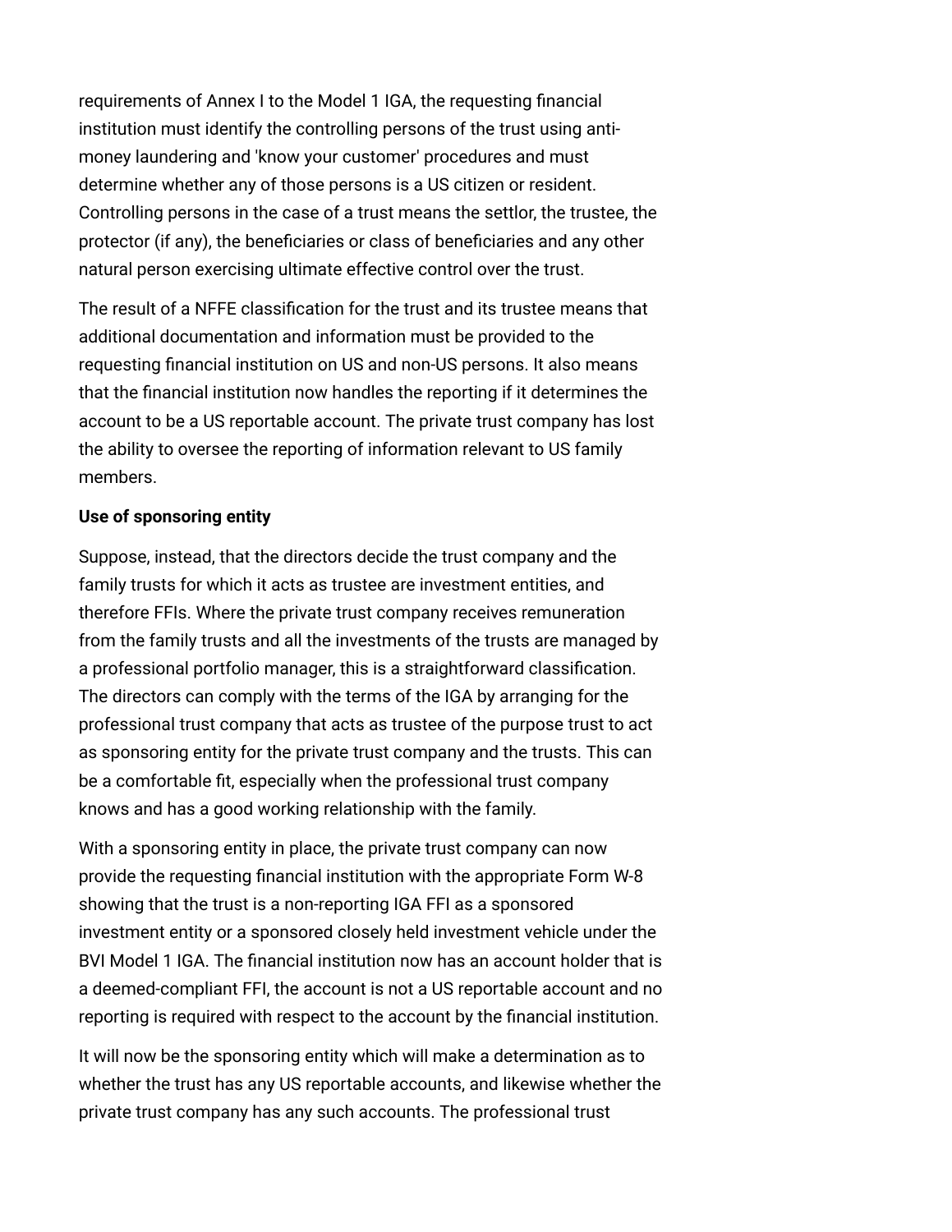company, working with its know your customer and anti-money laundering records, the directors of the private trust company and the family, has or can update its due diligence with regard to the personal details relevant to the citizenship and tax residence of the settlor, the beneficiaries and the directors. The family knows the officers at the professional trust company and feels confident that confidentiality will be maintained.

Only if the sponsoring entity identifies a US reportable account of the trust will it be required to file a FATCA report. In the case of a trust, under the Model 1 IGA its accounts are its "equity interests" which are considered to be held by any person treated as a settlor or beneficiary of all or a portion of the trust, or any other natural person exercising ultimate effective control over the trust. A US person is treated as a beneficiary for these purposes if he or she has the right to receive a mandatory distribution or may receive a discretionary distribution from the trust.

If the trust has a class of discretionary beneficiaries that includes US individuals, when the trust makes a distribution to a US beneficiary that individual has an obligation to file Form 3520 with the IRS and report the receipt of the distribution from a foreign trust. The family's US tax adviser can work with the directors of the private trust company to provide the US beneficiary with a foreign grantor trust beneficiary statement or foreign non-grantor trust beneficiary statement, as the case may be, and with the officers of the sponsoring entity to file the FATCA report. The IRS will have the information it needs to confirm that the US individual has filed his or her Form 3520 and reported any income that is required to be reported on a US income tax return. Information on all non-US family members remains with the professional trust company and the directors of their private trust company. Every entity in the structure knows its FATCA status and can provide the appropriate certificate so that an account is not marked recalcitrant or non-participating, causing it to be subject to 30% FATCA withholding on US withholdable payments.

As for the private trust company, its accounts are also its equity interests and the sponsoring entity confirms that 100% of the shares are owned by the purpose trust. This purpose trust is deemed compliant as a trusteedocumented trust so the private trust company has no US reportable accounts. The purpose trust has no named beneficiaries, its stated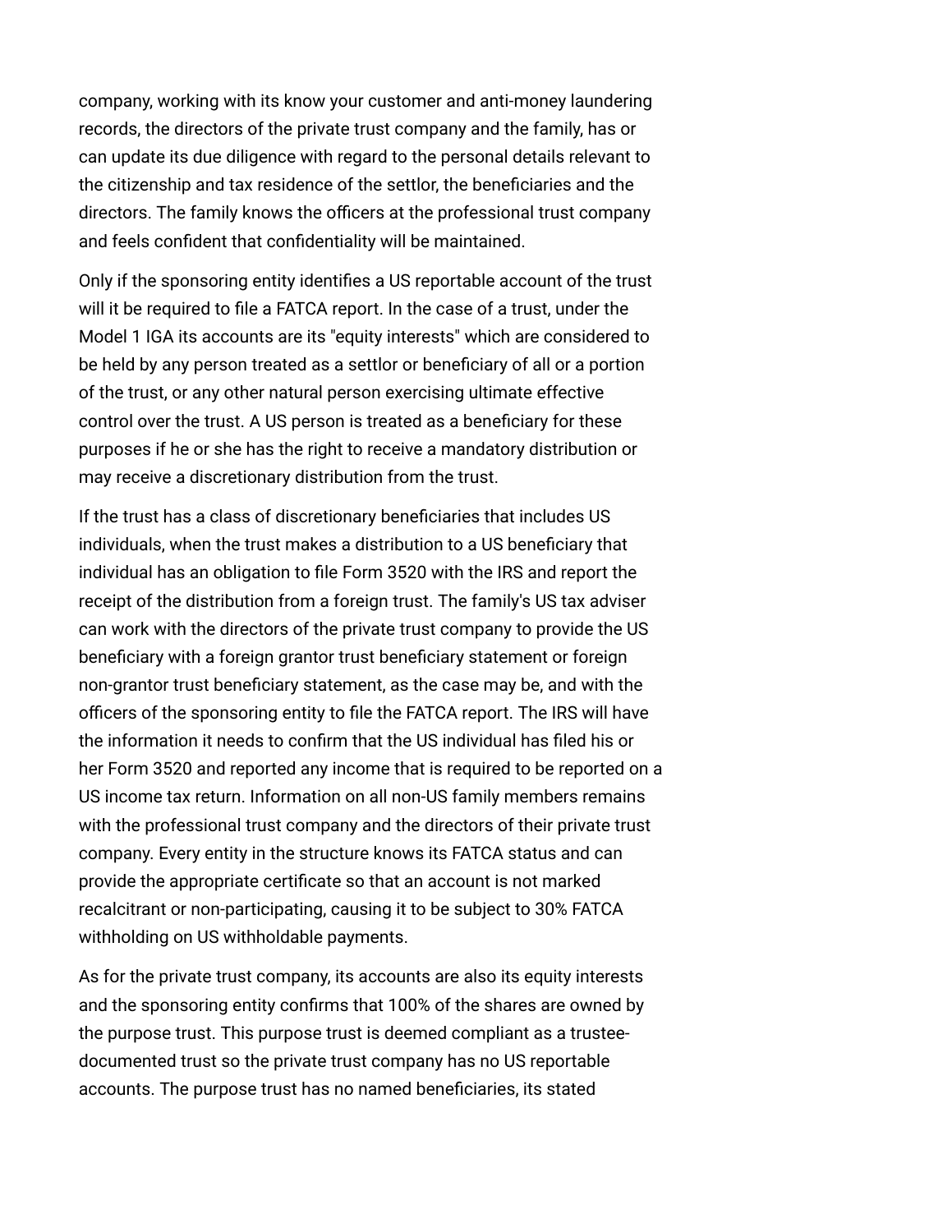purpose being to hold the shares of the private trust company. Therefore, the trustee reviews due diligence on the settlor and confirms that he or she is a non-US person. The purpose trust also has no US reportable accounts.

### <span id="page-4-0"></span>**Private trust company registers as reporting IGA FFI**

Suppose that the professional trust company serving as trustee of the purpose trust has not been very involved with the family. Rather than enter into a sponsoring entity agreement with that trust company, the directors might decide to register the private trust company as a reporting Model 1 FFI. The registration process is simple. The directors decide who will be the FATCA-responsible officer and that person provides the name of the private trust company, its mailing address and the name of the responsible officer to the IRS through the online registration portal, and then receives a global international identification number (GIIN).

The directors of the private trust company can now provide the appropriate Form W-8 to the requesting financial institution to open the investment account, indicating that the trust is a trustee-documented trust and providing the GIIN of its reporting Model 1 FFI trustee (for further details please see ["FATCA: trustee-documented trusts are not sponsored entities](http://www.internationallawoffice.com/newsletters/Detail.aspx?g=c53ac75c-016f-4f15-a9c4-ac99a207d615)"). The financial institution checks the GIIN against the published IRS FFI List (also online).

Now it is up to the directors of the private trust company to carry out the due diligence for the trust and file FATCA reports if necessary. Similarly, the directors carry out due diligence on the holder of the equity interests of the private trust company itself and request a Form W-8BEN-E from the trustee of the purpose trust. Working with the family's US tax adviser, the directors can continue to provide fiduciary and management services to the family and can move easily in the global financial community. The directors continue to safeguard the personal details of the family members and to ensure that any US family members are tax compliant. If there are no US family members at present, there are no US taxpayers for whom the IRS needs information and no FATCA reports for the directors to file. At some point the IRS may require the registered private trust company to certify, through the company's online account, that it is compliant with its due diligence responsibilities, but this has not yet been established.

#### <span id="page-4-1"></span>**Comment**